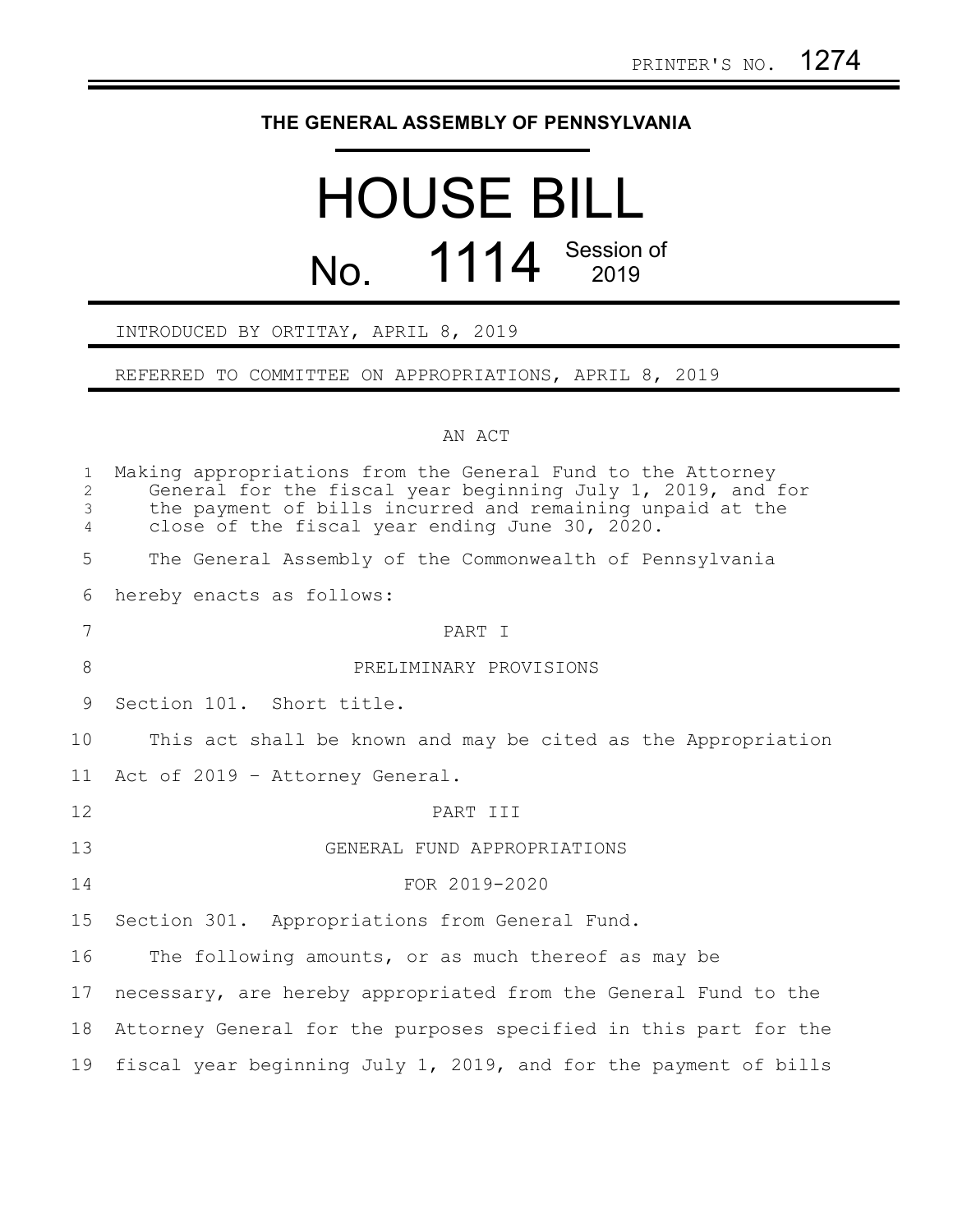```
incurred and remaining unpaid at the close of the fiscal year
 2 ending June 30, 2020:
                                    Federal State
     For general government
  operations of the Office of
 Attorney General.
6
         State appropriation....... 46,496,000
      The following Federal amounts
 are appropriated to supplement
9
10 the sum appropriated for general
11 government operations:
      (1) "State Medicaid Fraud
13 Control Units."
         Federal appropriation..... 7,917,000
For drug law enforcement.
15
         State appropriation....... 28,607,000
17 The following Federal amounts
18 are appropriated to supplement
19 the sum appropriated for drug law
20 enforcement:
(1) "High Intensity Drug
21
22 Trafficking Areas."
         Federal appropriation..... 5,308,000
     For local drug task forces and
25 a drug strike task force.
         State appropriation....... 13,644,000
27 For a joint local-State
28 firearm task force in a city of
29 the first class.
        State appropriation....... 4,378,000
20190HB1114PN1274 - 2 -
1
3
4
5
7
8
12
14
16
23
24
26
30
```